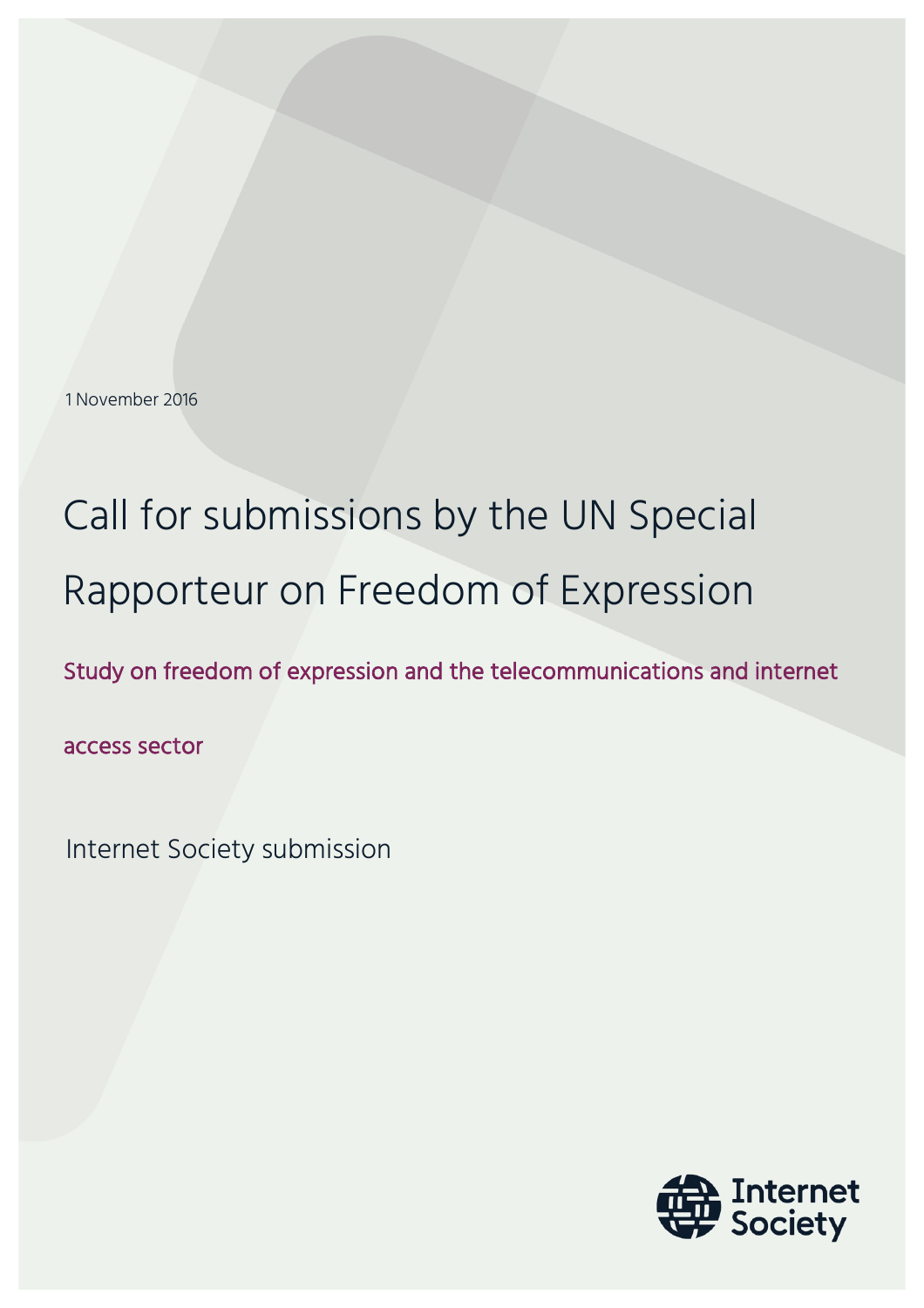#### Question addressed:

Please share information concerning the role of relevant standards and Internet governance bodies in protecting and promoting freedom of expression, and how that role may be improved.

## Internet standards bodies

Focus on the Internet Engineering Task Force (IETF)

### About the IETF

The Internet Engineering Task Force (IETF) is a "large open international community of network designers, operators, vendors, and researchers concerned with the evolution of the Internet architecture and the smooth operation of the Internet. It is open to any interested individual."1

The stated Mission of the IETF is to make the Internet work better by producing high quality, relevant technical documents that influence the way people design, use, and manage the Internet. 2

The IETF is a community of engineers who invest time in contributing to voluntary Internet standards that may be implemented and deployed in networks around the world. The Internet Society (ISOC) is the organisational home of the IETF and supports it with funding and through programmes such as the ISOC fellowship to the IETF.

The IETF community has included individuals acting as network architects, protocol designers and developers since its inception. While these may be

I

盆

<sup>1</sup> RFC 3935 : https://www.ietf.org/rfc/rfc3935.txt

<sup>2</sup> Idem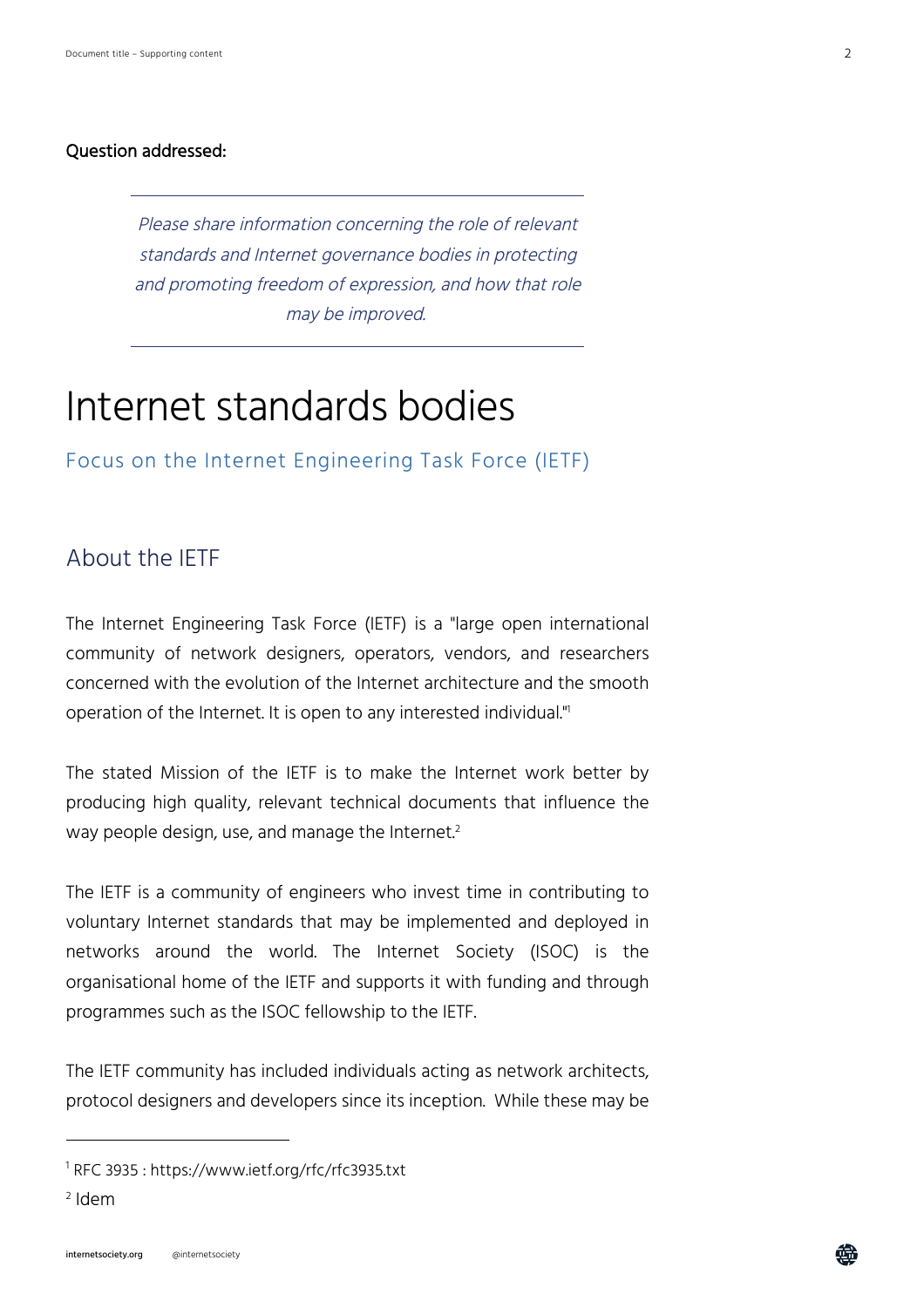drawn primarily from industry, its technical community includes researchers, network operators, government employees, and interested members from civil society organizations. All IETF contributors participate in the work of the IETF as individuals. Participants are generally concerned with finding the best technical solutions to the issues facing the Internet, and they value technical principles which foster the Internet's well-being over narrower institutional allegiances.

There are many linkages between the IETF as a community, its work and freedom of expression, and acknowledging them is an important step to increase cooperation between technical and non-technical stakeholders. On the other hand, care must be taken not to attribute "intentions" and policy objectives to Internet standards where they do not exist. The community developing Internet standards will be most supportive of freedom of expression by remaining focussed on what they do best: making the Internet work better.

### IETF's work as an enabler of freedom of expression

Back in the early 1970s, Internet pioneers crafted a set of protocols and designs for a networking architecture, enabling computer networks to talk to one another, regardless of frontiers. While core funding for the Internet's development originated from the US Department of Defense, early motivations for the creation of the Internet's underlying technologies were deeply rooted in the willingness to share information resulting from academic research between educational institutions.

The Internet is not a single global network: it is rather a network of autonomous networks, able to communicate with each other through common methods for interoperability. These common languages are Internet standards that provide a globally interoperable, unfragmented platform that enables people to "seek, receive and impart information regardless of frontiers". Without Internet standards such as the Internet Protocol (IP) and Transmission Control Protocol (TCP), we would only have isolated networks unable to exchange data with one another.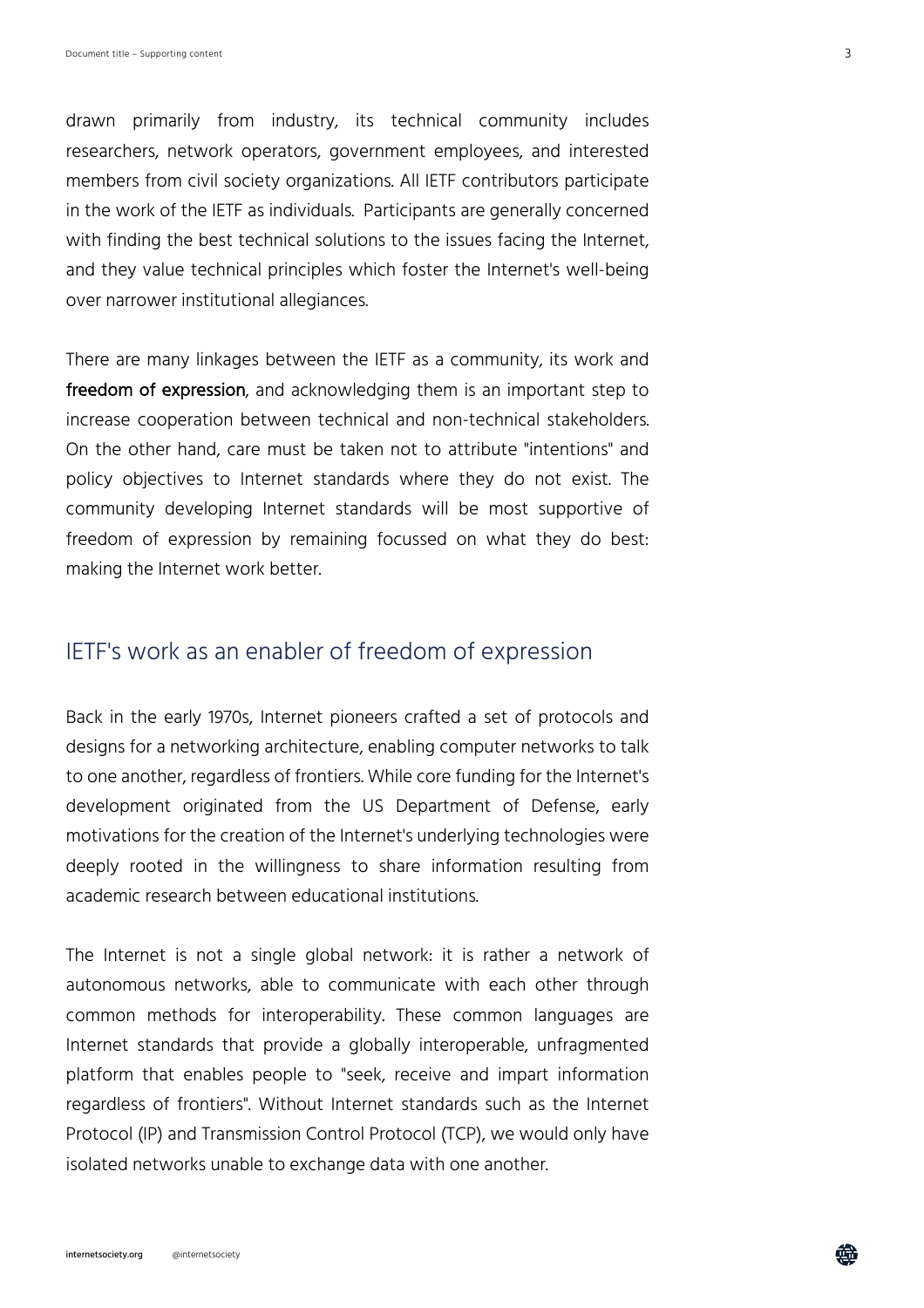The IETF's work in developing Internet standards therefore acts as an enabler for a wide range of applications which may pertain to people's ability to express themselves online.

The IETF is an affirming partner of the OpenStand principles. OpenStand is a movement dedicated to promoting open and global technology standards3 . One of the five OpenStand principles relates to the goal of collective empowerment, and in particular states that standards should "contribute to the creation of global communities, benefiting humanity". While this notion is up for interpretation by each SDO partner involved in OpenStand, it shows a commitment to community building, and indirectly freedom of expression, is fundamental to these groups.

In addition, it is important to consider the IETF's focus on security and privacy of communications across all its work and processes as an essential enabler for freedom of expression. For example, RFC 6973 offers guidance for developing privacy considerations for inclusion in protocol specifications, aiming to make designers, implementers, and users of Internet protocols aware of privacy-related design choices. Similarly, IETF work stemming from the identification of pervasive monitoring as an attack on the network (see RFC 7258) is relevant to the discussion about protecting freedom of expression, although not directly motivated by a concern with expression per se. Note that the term 'attack' used technically implies nothing about the motivation of the actor mounting the attack. In the area of security, RFC 2223 section 9 states that "All RFCs must contain a section near the end of the document that discusses the security considerations of the protocol or procedures that are the main topic of the RFC".

Overall, there is growing sensitivity among IETF contributors to the notion that security, privacy and freedom of expression are complementary and mutually reinforcing elements rather than subjects to trade-off against each other.

### <sup>3</sup> https://www.open-stand.org

I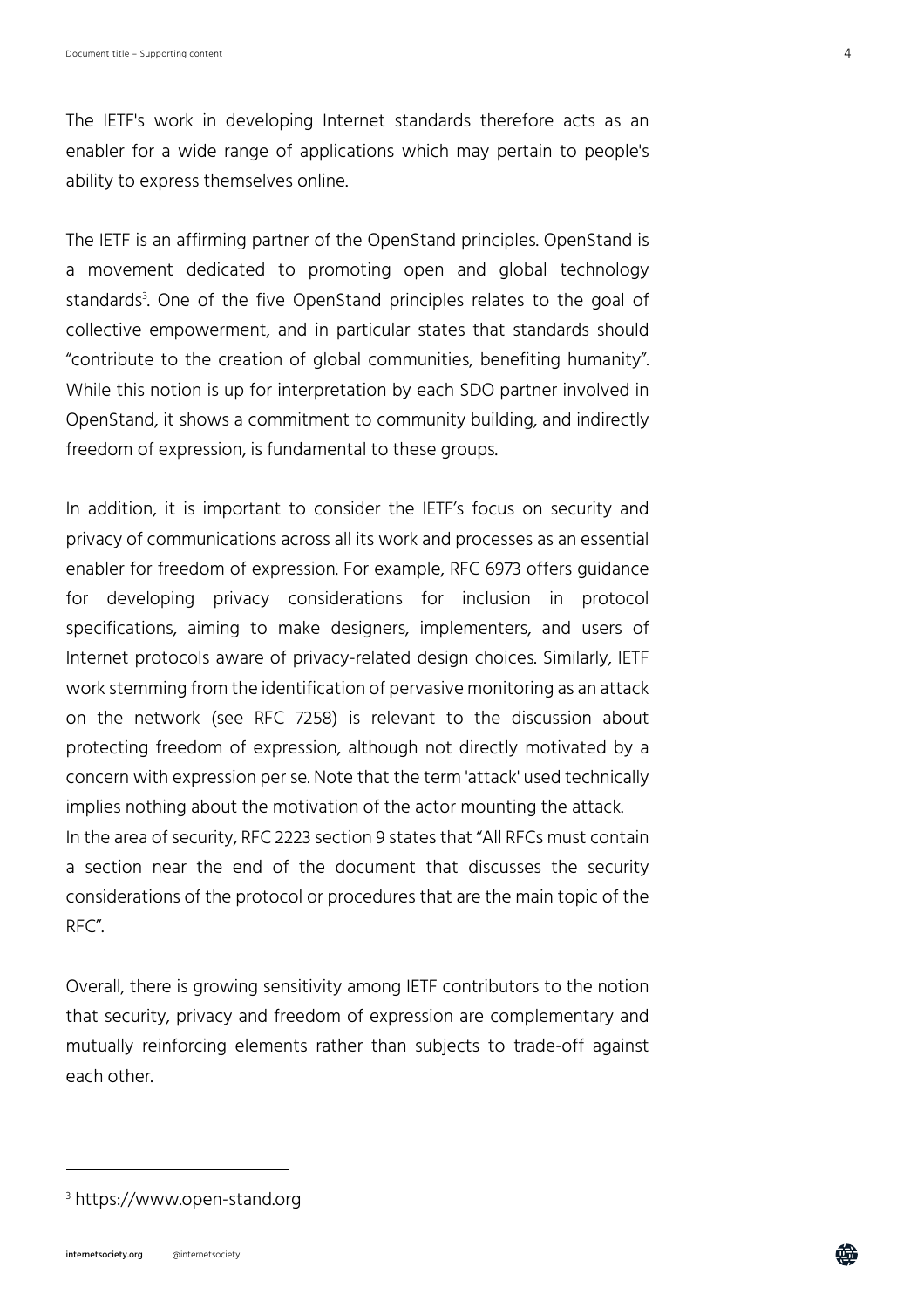### Freedom of expression as part of the IETF's working process

The IETF Work Group Guidelines and Procedures statement (RFC 2418) offers insight into the importance of open participation and association from all in the standards work:

• "There is no formal membership in the IETF. Participation is open to all. This participation may be by on-line contribution, attendance at faceto-face sessions, or both. Anyone from the Internet community who has the time and interest is urged to participate in IETF meetings and any of its on-line working group discussions. Participation is by individual technical contributors, rather than by formal representatives of organizations."

From the IETF Mission Statement (RFC3935):

- "Open process any interested person can participate in the work, know what is being decided, and make his or her voice heard on the issue."
- "The Internet isn't value-neutral, and neither is the IETF. We want the Internet to be useful for communities that share our commitment to openness and fairness. We embrace technical concepts such as decentralized control, edge-user empowerment and sharing of resources, because those concepts resonate with the core values of the IETF community. These concepts have little to do with the technology that's possible, and much to do with the technology that we choose to create."

Other statements, reinforced frequently both declaratively and in practice, demonstrate a commitment to freedom of expression, freedom of information, free flow of information and even to a right to be heard:

• An individual (whether a participant in the relevant Working Group or not) may disagree with a Working Group recommendation based on his or her belief that either (a) his or her own views have not been adequately considered by the Working Group, or (b) the Working Group has made an incorrect technical choice which places the quality and/or integrity of the Working Group's product(s) in significant jeopardy.

> RFC2026, section 6.5.1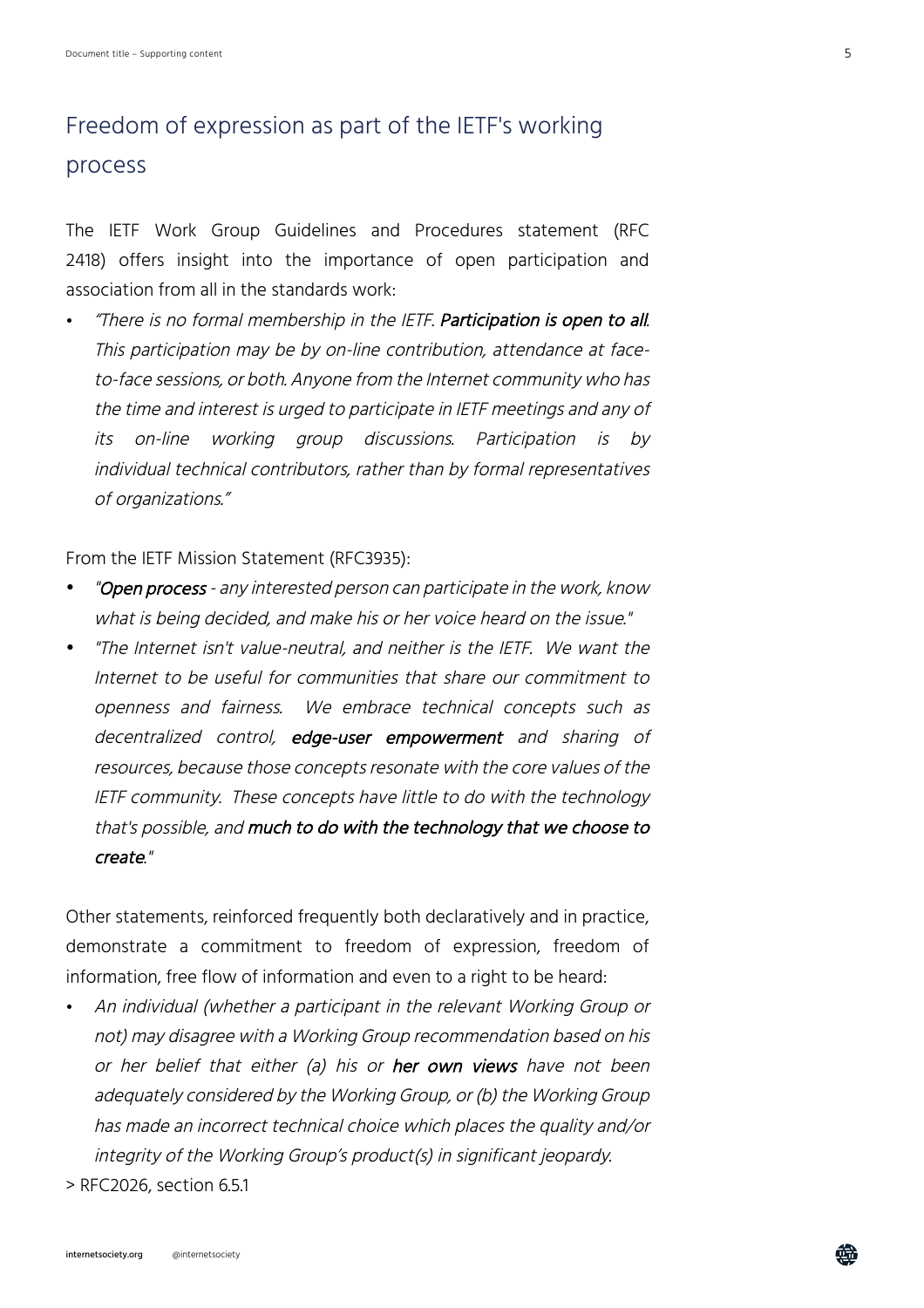- [...] a specification undergoes a period of development and several iterations of review by the Internet community and revision based upon experience. [...] They provide ample opportunity for participation and comment by all interested parties.
- > RFC2026, section 1.2

#### Trust and transparency go hand-in-hand:

While there have been many threats to the security and privacy of Internet users, tools for establishing and maintaining trust continue to evolve to meet them. Security upgrades to DNS (the Domain Name System) and BGP (the Border Gateway Protocol that knits together the Internet's backbone), for example, improve trust, as do end to end security, certificate–based authentication, and improved encryption. Trust is also enhanced by transparency in the open development of security protocols and practices.

### Conclusion

Throughout its history, the IETF has focussed on developing open processes to standardise Internet technologies designed to sound network engineering principles. As described above, the IETF as a community and as a set of processes for documenting technology solutions has at its heart the principle of open participation and the goal of connectivity. In that sense the work of the IETF has always been to enable interested parties to express their views about the technology, and to build technology that enables Internet-mediated expression to be as widely available as possible. Explicit concerns with 'freedom of expression' have been rare but it is noticeable that, as access to the Internet and the uses to which it is put have grown, so the attention of the IETF community has increasingly been drawn towards concerns of privacy, security and human rights.

In the IETF, working groups must address privacy and security issues, and in the Internet Research Task Force (IRTF), the IETF's sister organisation, there is currently a research group chartered to expose the relation between protocols and human rights, with a focus on the rights to freedom of expression and freedom of assembly. As this work progresses it is to be hoped that the IETF community will continue to focus on engineering